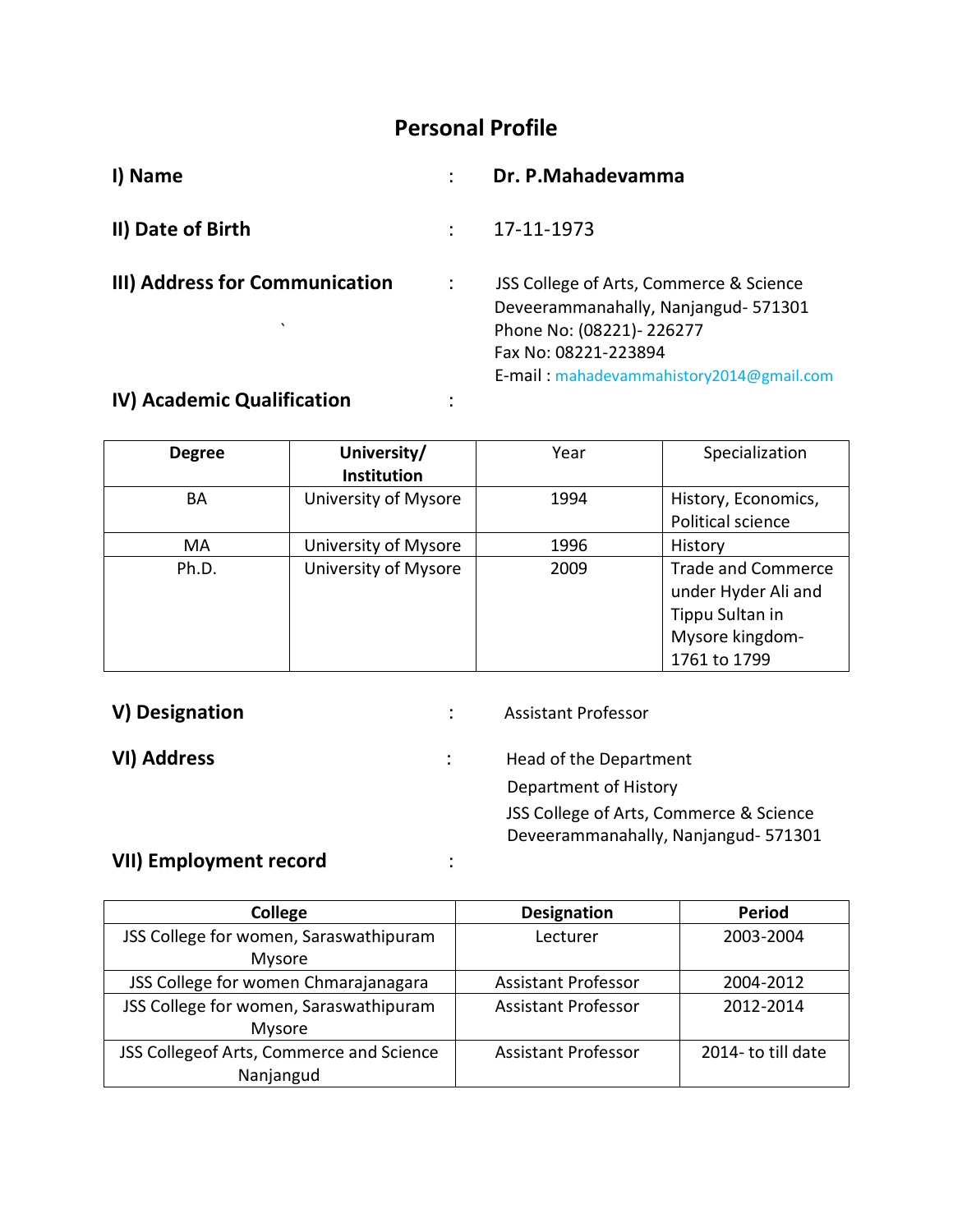## **VIII) Research Experience** : 5 Years

- **IX) Other information**: 1. **Qualified in the UGC NET Examination** for lectureship held in June 1998 in the subject of History.
	- 2. Recipient of scholarship during PhD from SC, ST cell of Mysore University, Mysore.

## **X) List of Publications : International / National / State journals/Books.**

- 1. **P.Mahadevamma**, Dr. R.Rajanna " Administrative system of Mysore Wodeyars during 1399-1704" published in the journal of studies in Karnataka History and culture, published by the Karnataka history congress on its proceedings on October 2007.
- **2. P.Mahadevamma**, Dr.R. Rajanna "Trade and Commerce during Tippu Sulthan ( 1761-1799)" in the journal of Science, Humanitics, Commerce and Management on 14<sup>th</sup>October 2013.
- **3. P.Mahadevamma,** Research article "**Festivity Tourism – A Review of Foreign Tourists"** accounts of festivals in Vijayanagara in a book title **TOURISM MANAGEMENT".**
- **4.P.Mahadevamma,** Editor- "**Nanjanagudina Devaalayagalu ( Temples of Nanjanagudu)"** A handbook sponsored by UGC published in the year 2015**.**

## **XI) National and International Conferences :**

### **a. As a Key note speaker :**

1. As a key note speaker on " Contributions of Sri Chathrapathi Shivaji" at Shivaji birth anniversary held at Zilla panchayat Chamarajanagara on 4<sup>th</sup>April 2012

## **b. As a paper presenter :**

1. Presented a paper on " Mysore state economic conditions during  $18<sup>th</sup>$  century " at  $16<sup>th</sup>$ session of Karnataka History Congress held under the aspices of the department of studies in history, University of Mysore, Mysore on 20,21 and 22<sup>nd</sup> May 2009.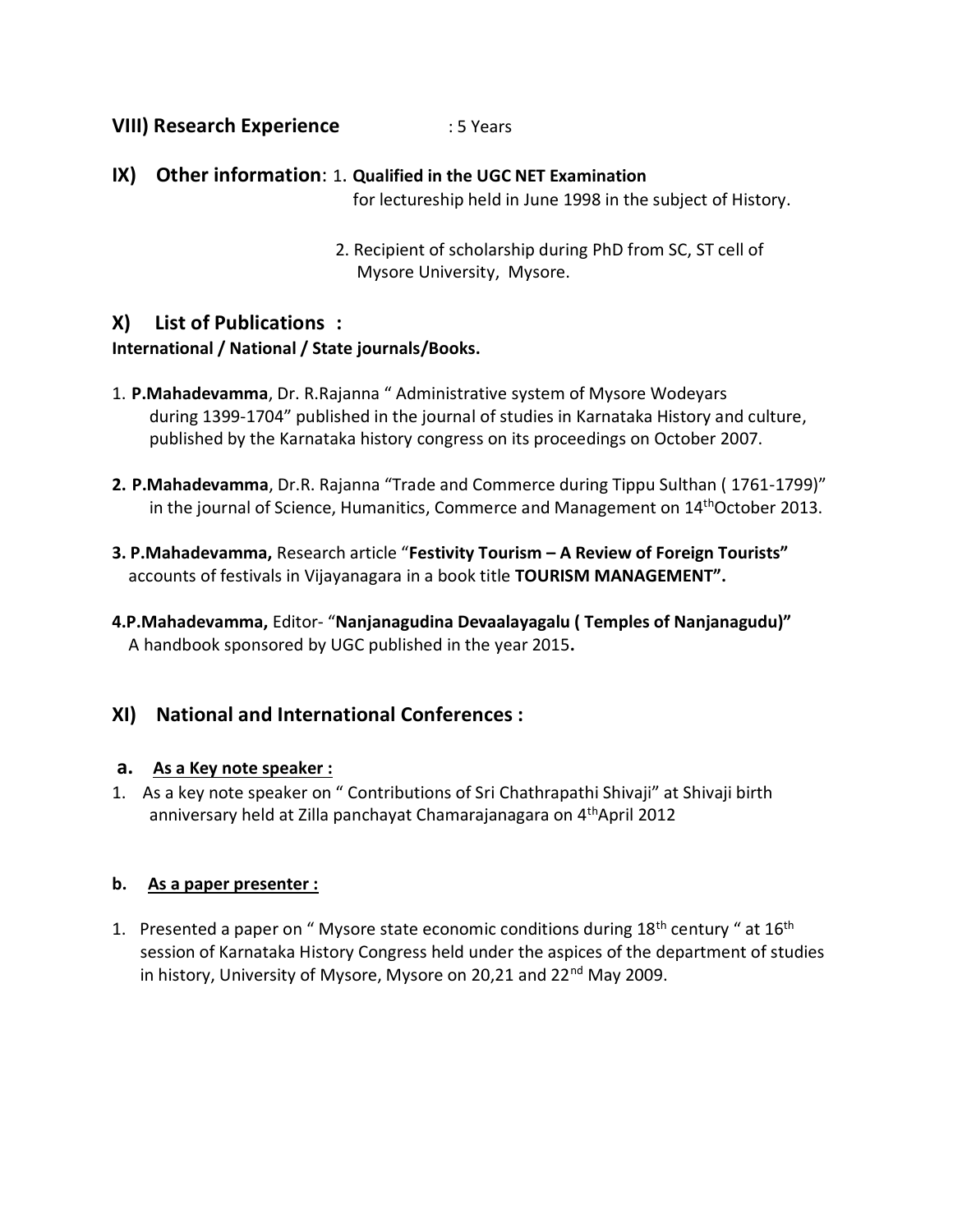### **XII) Participation in National and International conferences/workshops/seminars/webinars.**

- 1**.** Participated in one day seminar on " Education responsibility of government" sponsored by Mysore University private college teachers association and organized by Mahajana Educational Institutions, Mysore on 14th October 2003.
- 2. Participated in two days seminar on " Autonomy to colleges and its Implications" Sponsored by JSS Mahavidyapeeta and organized by JSS College Nanjangud on  $2^{7th}$ and  $28^{th}$ February 2004.
- 3. Participated in two days National level seminar on " Perspectives on Indian National Movement" Organized by Mallamma Marimallappa College Mysore on 4<sup>th</sup> and 5<sup>th</sup> October 2007.
- 4. Participated in a seminar on " Democratization of higher education " Organized by Mysore university private college teachers association on  $12<sup>th</sup>$  January 2008.
- 5. Participated in one day seminar on "Karnataka state Universities Shasana Thiddupadi- Ondu Chinthane" held at Terrission College Mysore on 8<sup>th</sup> November 2008.
- 6. Participated in the one day state level seminar on " Life Achievement and Contributions of Krishna raja wodeyar 4<sup>th"</sup> Organized by department of studies in History, Mysore on 27<sup>th</sup> and 28th January 2009.
- 7. Participated in the one day state level seminar on " Recent Archaeological Researches and Architecture "Organized by the Department of history Bharathi College Maddure on 23rd March 2009.
- 8. Participated in one day seminar on "Heritage" organized by Archaeological department Bangalore on 25<sup>th</sup> July 2009.
- 9. Participated in one day conference on " Effects of Yashpal Committee Report on Higher Education" organized by Mysore University Private Teachers Association (MUPTA) on 7<sup>th</sup>November 2009.

10. Participated in one day UGC Sponsored state level seminar on " Life and Achievements of Krishnadevaraya " held on 6<sup>th</sup> February 2010 Organized by JSS College Ooty road Mysore.

11 Participated in one day conference on " Choice Based and Credit Education System" organized by Mysore University Private Teachers Association (MUPTA) on 13<sup>th</sup> November2010.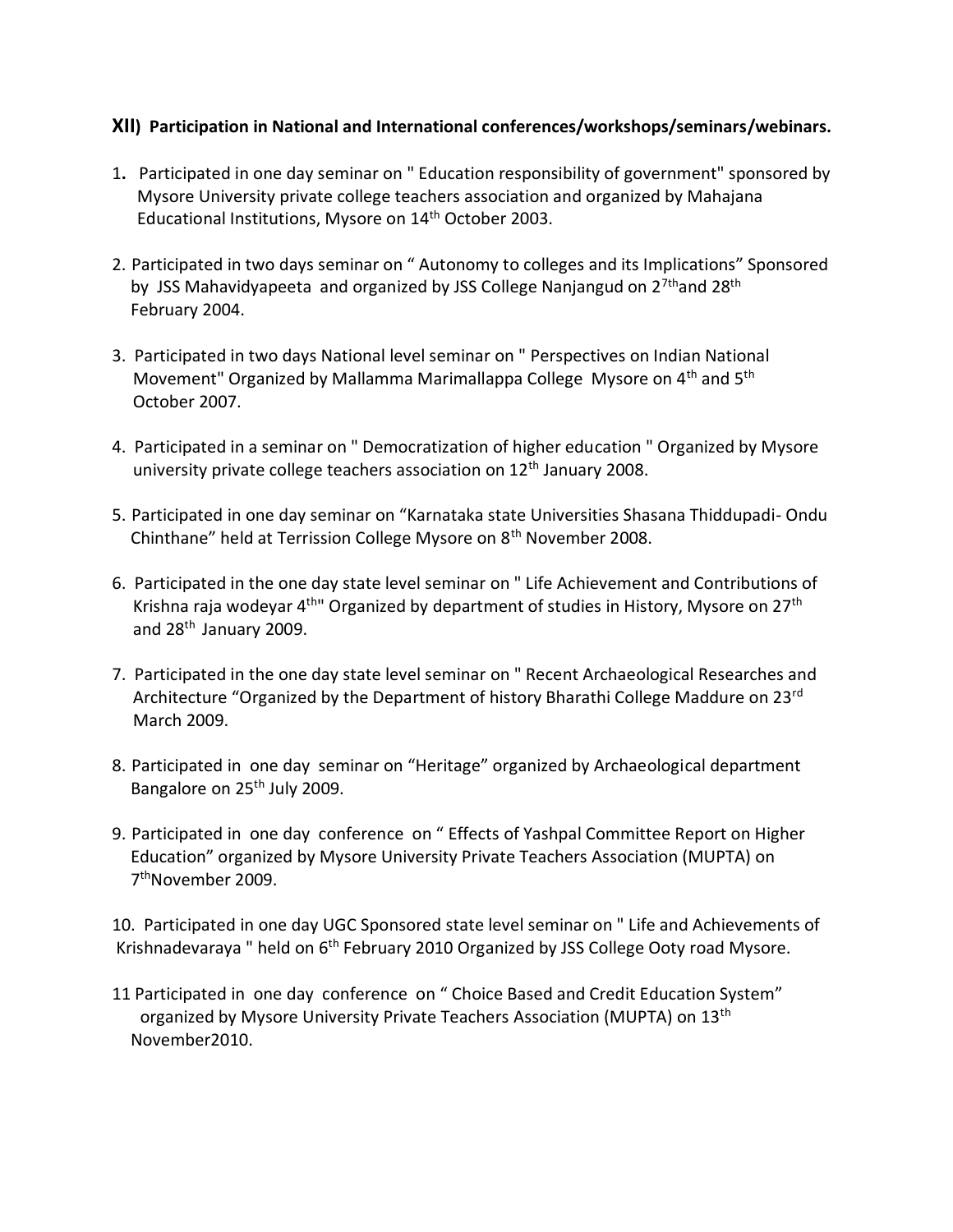- 12. Participated in one day conference on " Cultural Heritage Of Mysore" Organized by JSS College Nanjangud in association with Archaeological department Bangalore held at JSS College Nanjangud on 16<sup>th</sup> March 2011.
- 13. Participated in one day conference on "Heritage" organized by Archaeological department Bangalore on 20<sup>th</sup> July 2011.
- 14. Attended the one day UGC National level seminar on " National Movement in Princely Mysore a Reappraisal " held on 14<sup>th</sup> March 2012 Organized by Basudev Somani College Mysore.
- 15. Participated in the one day state level seminar on " Critical Issues in Social Science Research" held on 27<sup>th</sup> March 2013 Organized by JSS College for women Saraswathipuram Mysore.
- 16.Attended one day state level seminar on " History, Archeology, Art and Architecture of Karnataka with special reference to T.Narasipura taluk held on 31<sup>st</sup> October 2013 Organized by Government First Grade College Bannur.
- 17. Participated in UGC sponsored national level seminar on "Nalvadi Krishnaraja Wodeyar IV and Development of Mysore state "organized by JSS College Nanjangud on 8<sup>th</sup>and9<sup>th</sup> November2013.
- 18. Participated in the one day state level seminar on " Examination Reforms " held on 22<sup>nd</sup> March 2014 Organized by JSS College Saraswathipuram Mysore.
- 19. Participated in the technical session of the UGC sponsored one day state level seminar on the topic entitled " 19<sup>th</sup> Century Karnataka - A Cultural Transition " held on 21<sup>st</sup>September 2015 Organized by the department of History, Maharaja College Mysore.
- 20. Participated in the two days national level conference on " Sri Nalvadi Krishnaraja Wodeyar Life and Achievements " Organized by department of Heritage on 6<sup>th</sup> and 7th May 2016.
- 21. Participated in the two days national level seminar on " Development of Culture in Princely Mysore during Krishnaraja Wodeyar-IV" Organized by department of history held on  $30<sup>th</sup>$  and  $31<sup>st</sup>$  March 2016.
- 22. Participated in the two days state level conference on " Birth Century of Shri Jayachamarajendra Wodeyar " Organized by department of Heritage Mysore on 15<sup>th</sup> and 16<sup>th</sup> February 2020.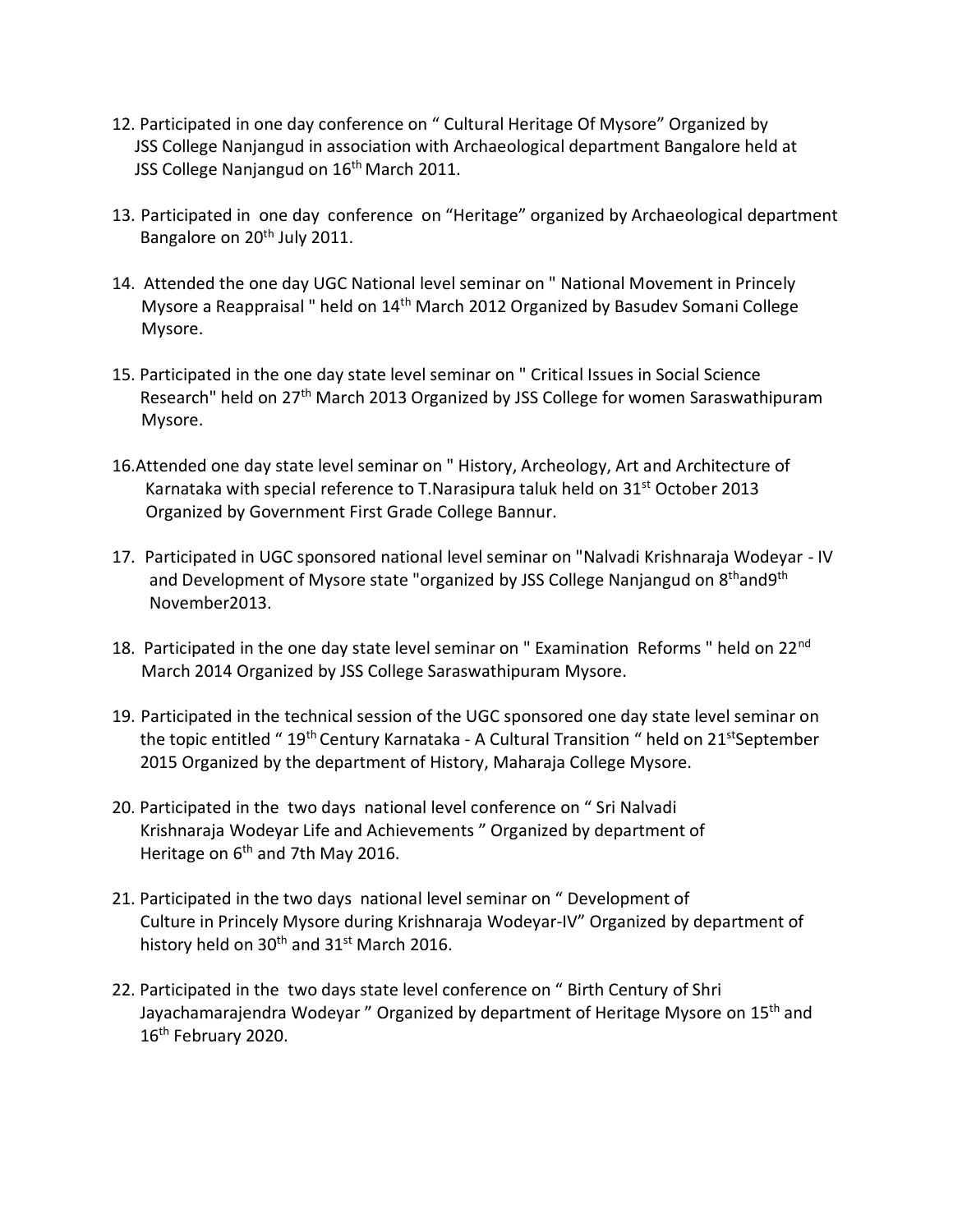- 23. Participated in the UGC sponsored two days **"Leadership Development Programme" (webinar)** Organized by UGC-HRD centre, University of Mysore, Manasagangothri, Mysore on 15th &16th March 2021.
- 24. Participated in the one day Webinar on **" BEST PRACTICES IN ONLINE TEACHING "** an IOAC Initiative and organized by the JSS college of Arts, Commerce and Science OOTY road Mysore on 16<sup>th</sup> June 2021.
- 25. Participated in the one day national level Webinar on **"Developing Interpersonal Skills: A Key strategy for effective Communication"** organized by the department of English and IQAC JSS college of Arts, Commerce and Science, Nanjanagud held on 28<sup>th</sup>June2021.

### **Workshops :**

- 1. Participated in the two days workshop on " Total Quality Management in Higher Education" Sponsored by department of higher education government of Karnataka on 27<sup>th</sup> and 28<sup>th</sup> January 2004.
- 2. Participated in "History Teachers" workshop on 25<sup>th</sup> March 2004 held at Maharanis college Mysore, organized by history teachers association.
- 3. Participated in the two days workshop on " Total Quality Management in Higher Education" Sponsored by department of higher education government of Karnataka on 27<sup>th</sup> and 28<sup>th</sup> July 2004.
- 4. Participated in the two days "Refresher" workshop held at JSS Mahavidyapeeta Mysore on 7<sup>th</sup> and 8<sup>th</sup> January 2005.
- 5. Participated in the two days workshop on " Woman Politics and Empowerment" jointly organized by the International Center United States Educational Foundation in India and Department of Studies in Political Science held at Manasagangotri Mysore on 28<sup>th</sup> and 29<sup>th</sup> April 2008.
- 6. Participated in the one day workshop on " Consumer Protection in Telecom Sector" organized by department of computer science and NSS Unit JSS College Chamarajanagar on 3 rd November
- 7. Participated in the one day workshop on " Gathering and Organizing Information for Literature Review" held on 1<sup>st</sup> March 2014 organized by JSS College Saraswathipuram Mysore.

#### **XIII) AWARDS/ PRIZES / RECOGNITIONS .**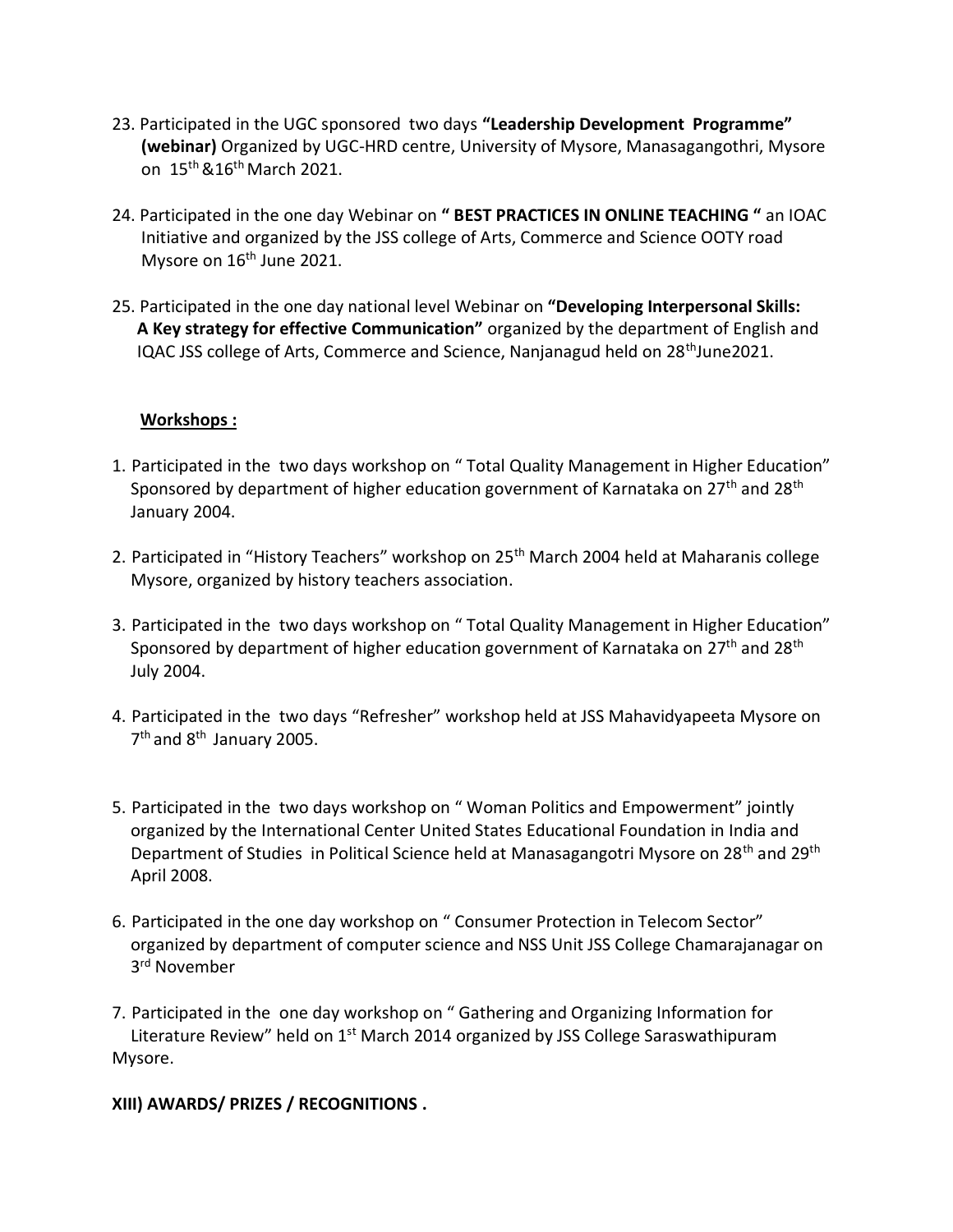### **XIV) Ongoing / Completed / Submitted R & D Projects.**

| SI.<br>No. | <b>Title</b> | Co-Invigilator /<br>Principal<br>Invigilator | <b>Funding</b><br>Agency | <b>Amount</b><br>(Rs) | Year |
|------------|--------------|----------------------------------------------|--------------------------|-----------------------|------|
|            |              |                                              |                          |                       |      |

### **XV) Academic bodies/ Positions held:**

- 1. Worked as **Head of the Department History** at JSS College for women Chamarajanagara from 2004 to 2012.
- 2. Working as **Head of the Department History** at JSS College of Arts, Commerce and Science Nanjangud from 2014 to till date.
- 3. Served as **NSS camp co- convener** during 2003-2004.
- 4. Worked as Cultural committee convener during 2004-2005.
- 5. Worked as Sports committee member during 2005-2006.
- 6. Worked as Discipline committee member during 2006-2007.
- 7. Worked as Tour committee convener during 2007-2008.
- 8. Worked as **HERITAGE CLUB convener** during 2008-2009.
- 9. Worked as Tour committee member during 2009-2010.
- 10. Worked as Sports committee member during 2010-2011.
- 11. Worked as Examination committee member during 2011-2012.
- 12. Worked as Remedial committee convener during 2012-2013.
- 13. Worked as Magazine committee member during 2013-2014.
- 14. Worked as **IQAC committee member** during 2014-2015.
- 15. Worked as **RUSA committee member** during 2015-2016.
- 16. Worked as **RESEARCH committee** member during 2016-2017.
- 17. Working as **Examination committee convener** from 2017-18 to till date.
- 18. Working as **Member of BOE, University of Mysore** from 2018-19 to till date.
- 19. Working as **Convener for Bharathiya Samskruthi** from 2020 to till date.

### **XVI) Organizing workshop / Conference / Seminars / Academic activities :**

- 1. Worked as **Organizer** for special lecture programme on **Sathi System,** held at JSS College Chamarajanagara during 2009.
- 2. Worked as **Organizer** for special lecture programme on **" Contributions of Shri Nalvadi Krishnadevaraja Wodeyar,** held at JSS College Nanjangud during 2019.